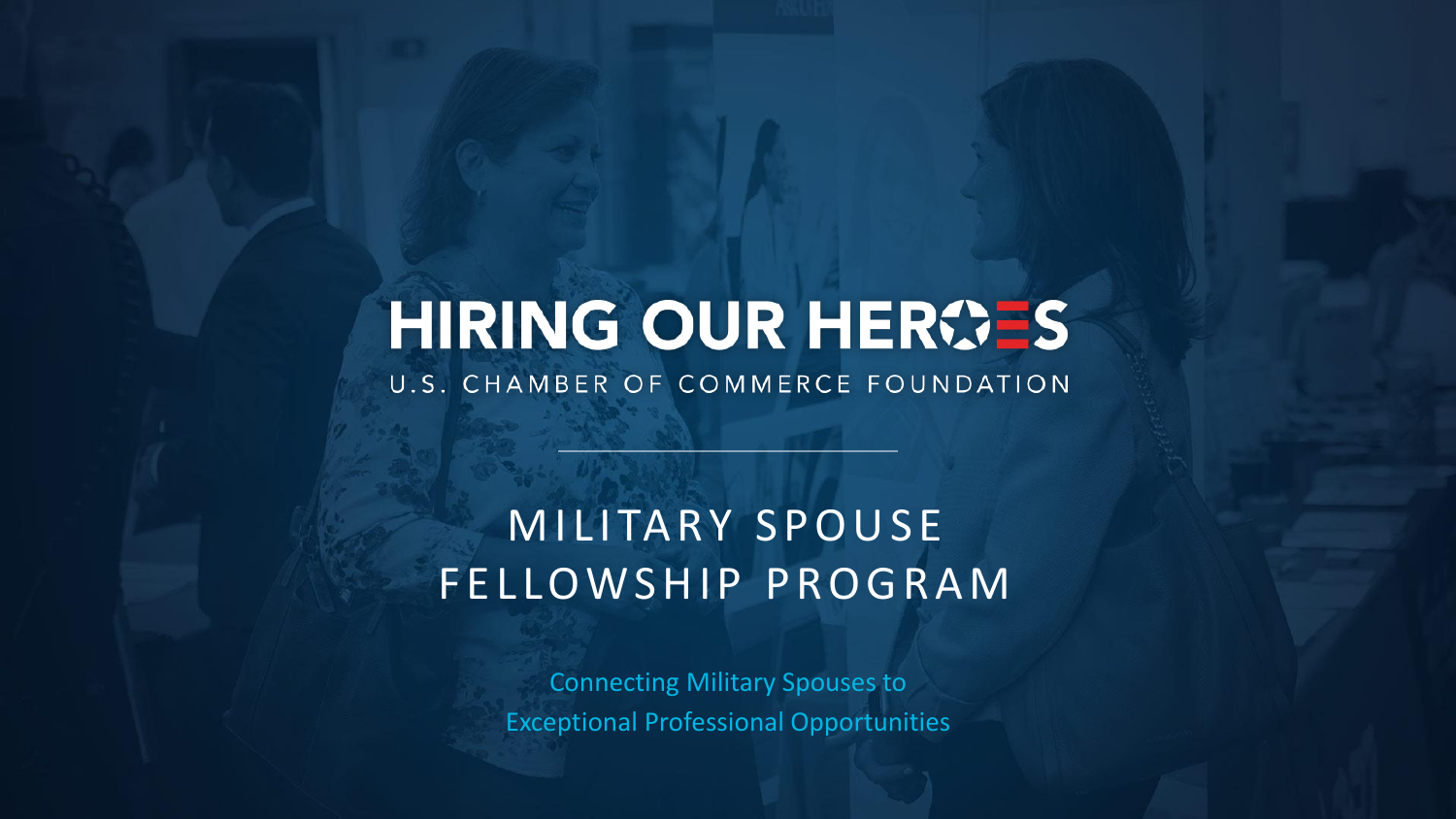# WHAT IS THE MSFP?

#### **A B O U T M S F P**

- The Hiring Our Heroes Military Spouse Fellowship Program (MSFP) is a first-in-class initiative that **connects military spouses to paid 6 week fellowships** that provide professional training, networking, and hands-on experience. This engagement with local employers enables military spouses to quickly build their networks and gain localized job experience.
- The MSFP works hand in hand with **our Military Spouse Economic Empowerment Zones (MSEEZ)** and **Military Spouse Professional Networks (MSPN)**. Through this public and private collaboration, companies are enabled to advocate for, train, and hire military spouses.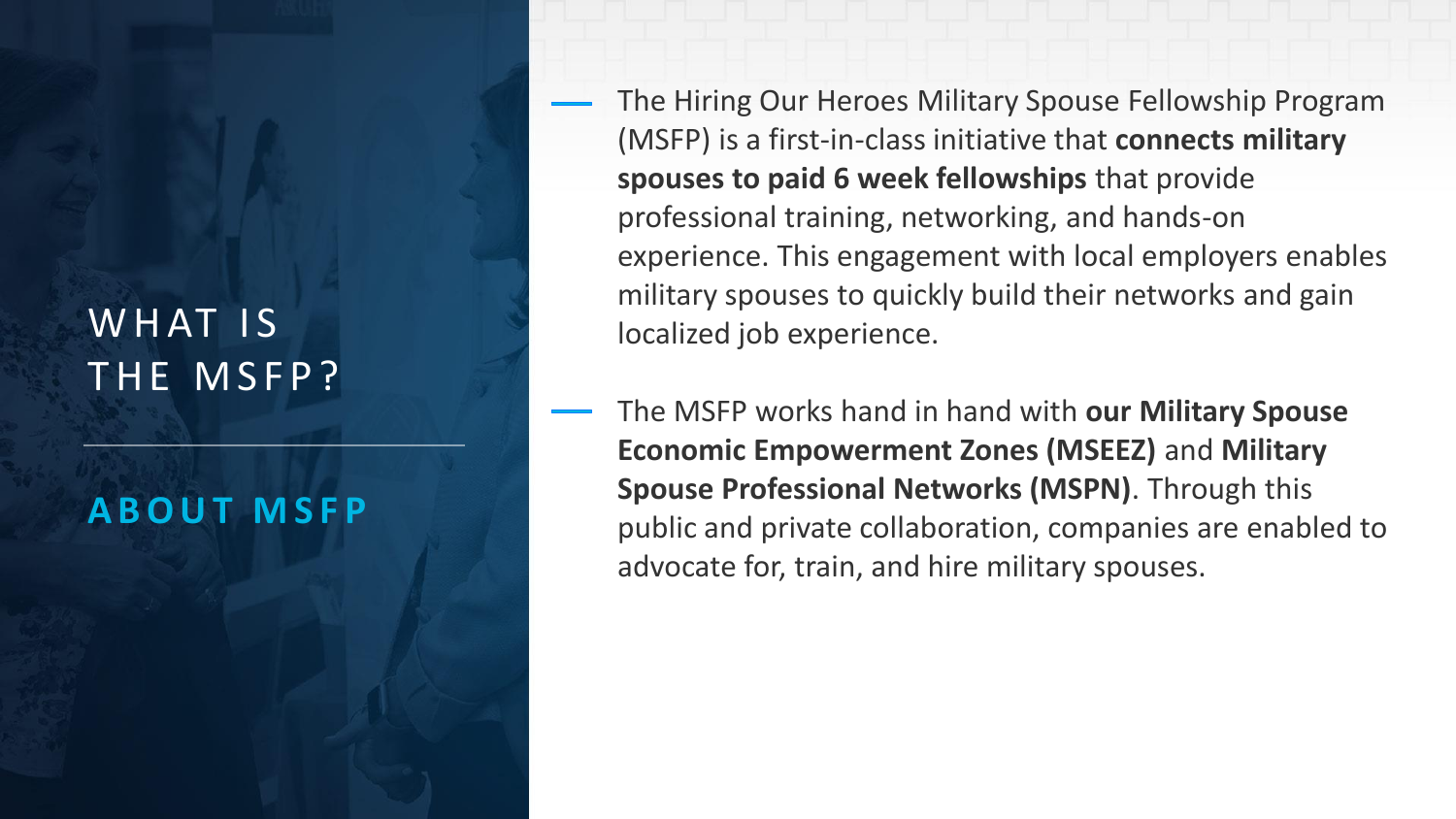# **MILITARY SPOUSE** F E L L O W S H I P P R O G R A M

# WHY HOST **A F E L L O W ?**

- Gain access to a natural recruiting pipeline of talent.
- Increase your company's ability to attract and retain diverse talent.
- Bolster your existing Diversity & Inclusion programs.
- Help military spouses grow their networks, build skills, and train in professional roles.

"I have been working with the program for 3 years and it is a great way to be able to train future employees and help out military spouses. The program managers have been very responsive, helpful and dedicated to finding the best match for spouses as well as the companies. We hired Kelly Polk and she is flourishing. Within a year, she helped the company collect over \$400,000 in old unpaid invoices and learned how to be a productive scheduler who manages a 16 person team. She is an excellent employee and asset to the company. We believe the program is an amazing way to connect spouses to prospective companies and for us to find great candidates."

*- Rina Scales, Johnson Controls*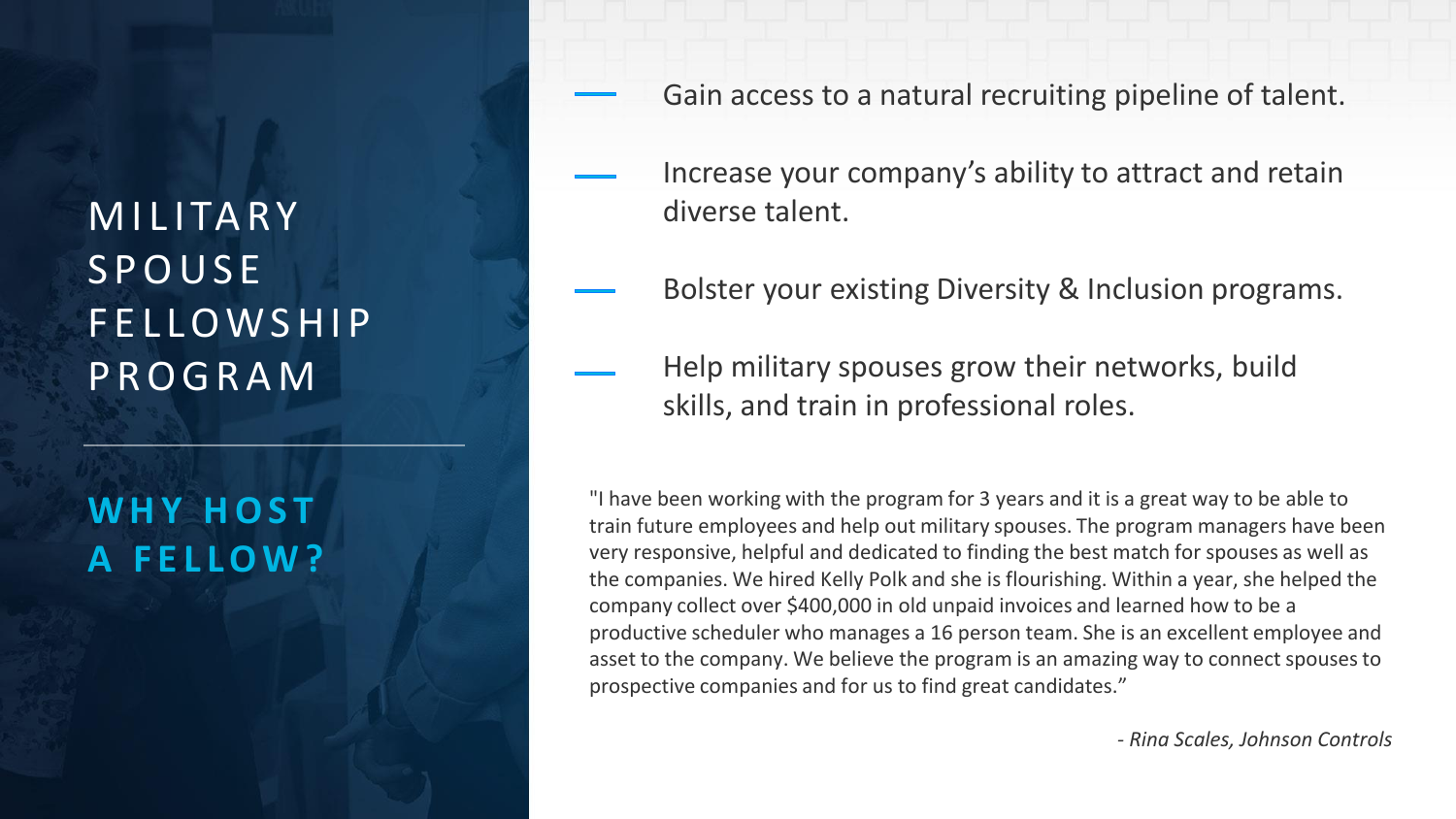#### **MILITARY SPOUSE FELLOWSHIP PROGRAM GROWTH**



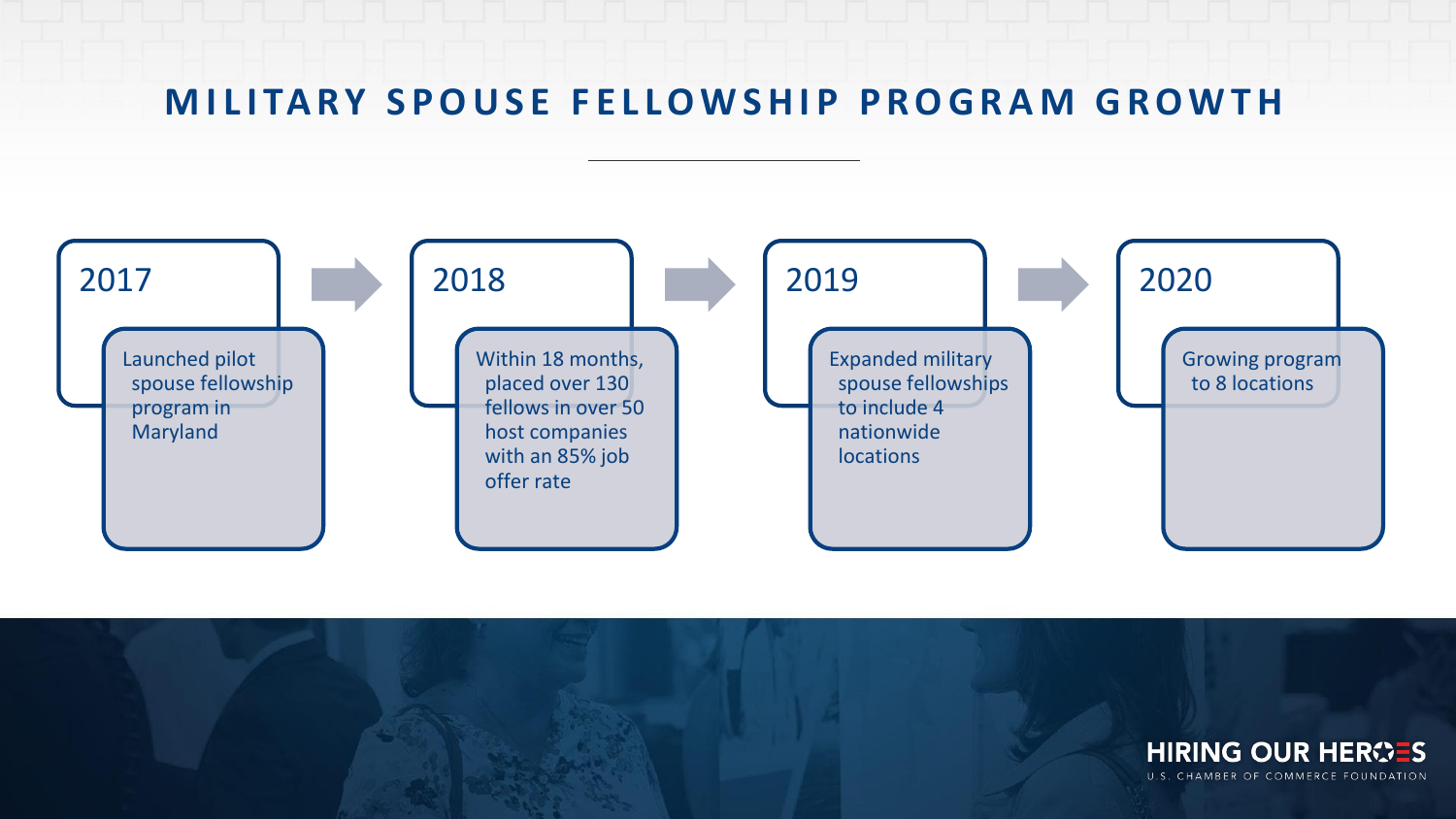#### **MILITARY SPOUSE FELLOWSHIP LOCATIONS**



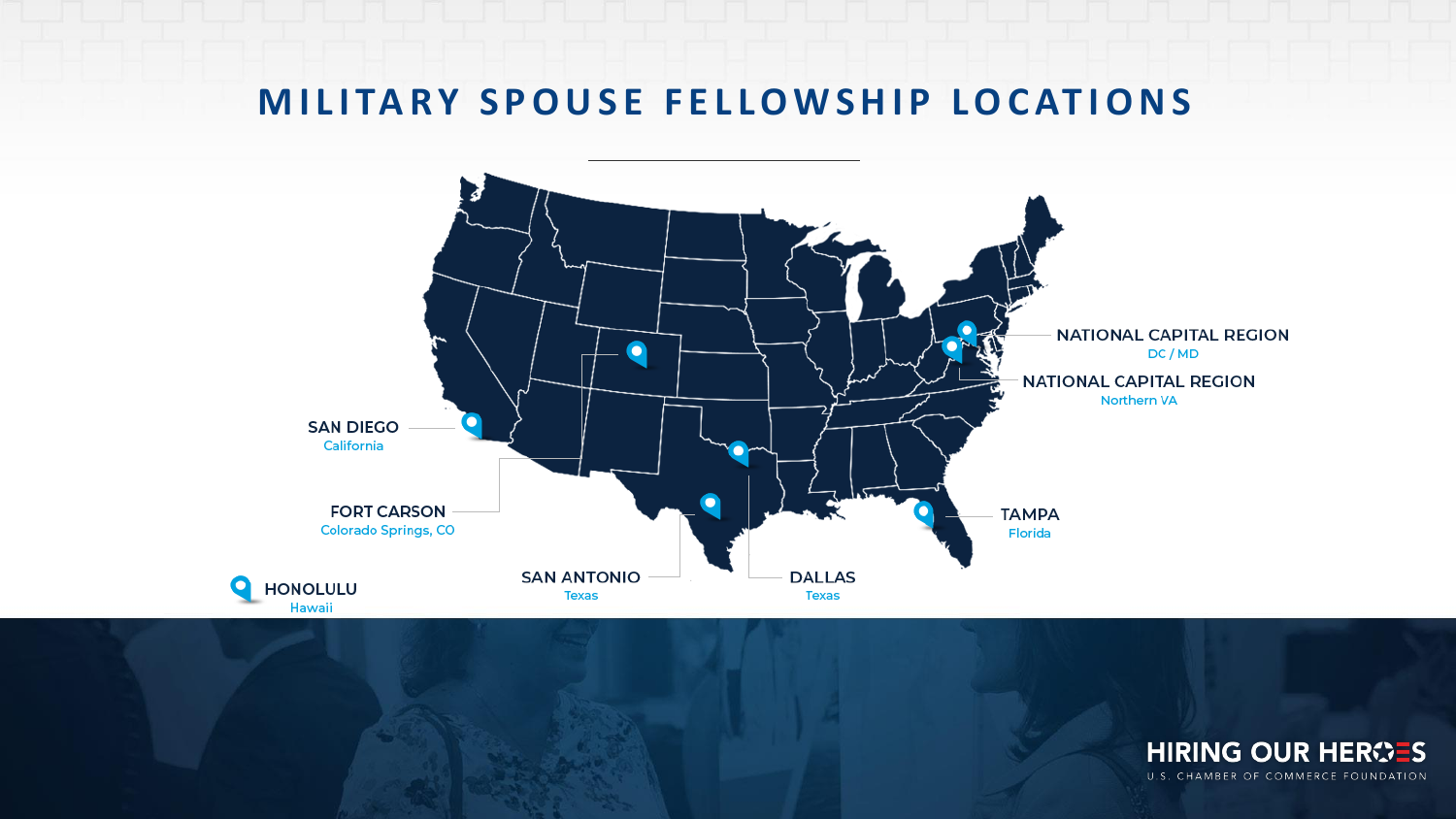### **HOW IT WORKS**



Program managers carefully match candidates with participating host companies based on the specific skills of the candidate, open roles with host company, and the preferences of both parties.

Once matched, fellows begin six weeks of on-the-job training with a host company (four days per week), gaining new skill sets and an opportunity to showcase their abilities.

On Fridays, fellows attend "Fellowship Huddles" to learn from industry leaders, network, and share experiences.

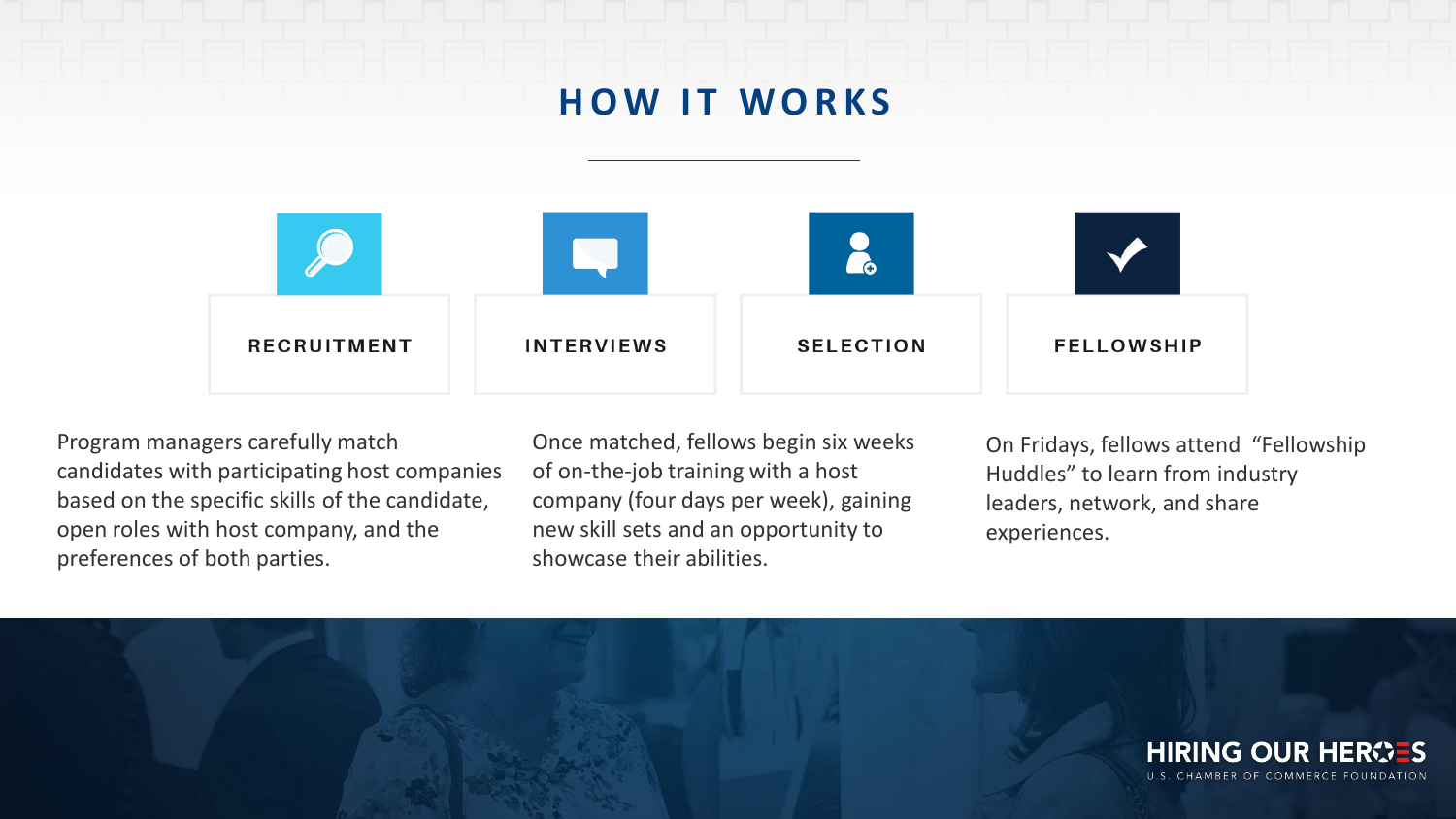#### **BECOMING A HOST COMPANY**

#### **COMMIT**

Commit to training fellows four days a week for six weeks, utilizing established onboarding and training plans.

Offer hands-on training and education in roles commensurate with fellow's education and experience.

**OFFER**

#### **PLACE**

Place fellows into roles where the company has open requisitions that they are seeking to fill.

#### **INTERVIEW**

Interview fellows for open roles and/or willing to refer and assist fellows for jobs elsewhere in their network.

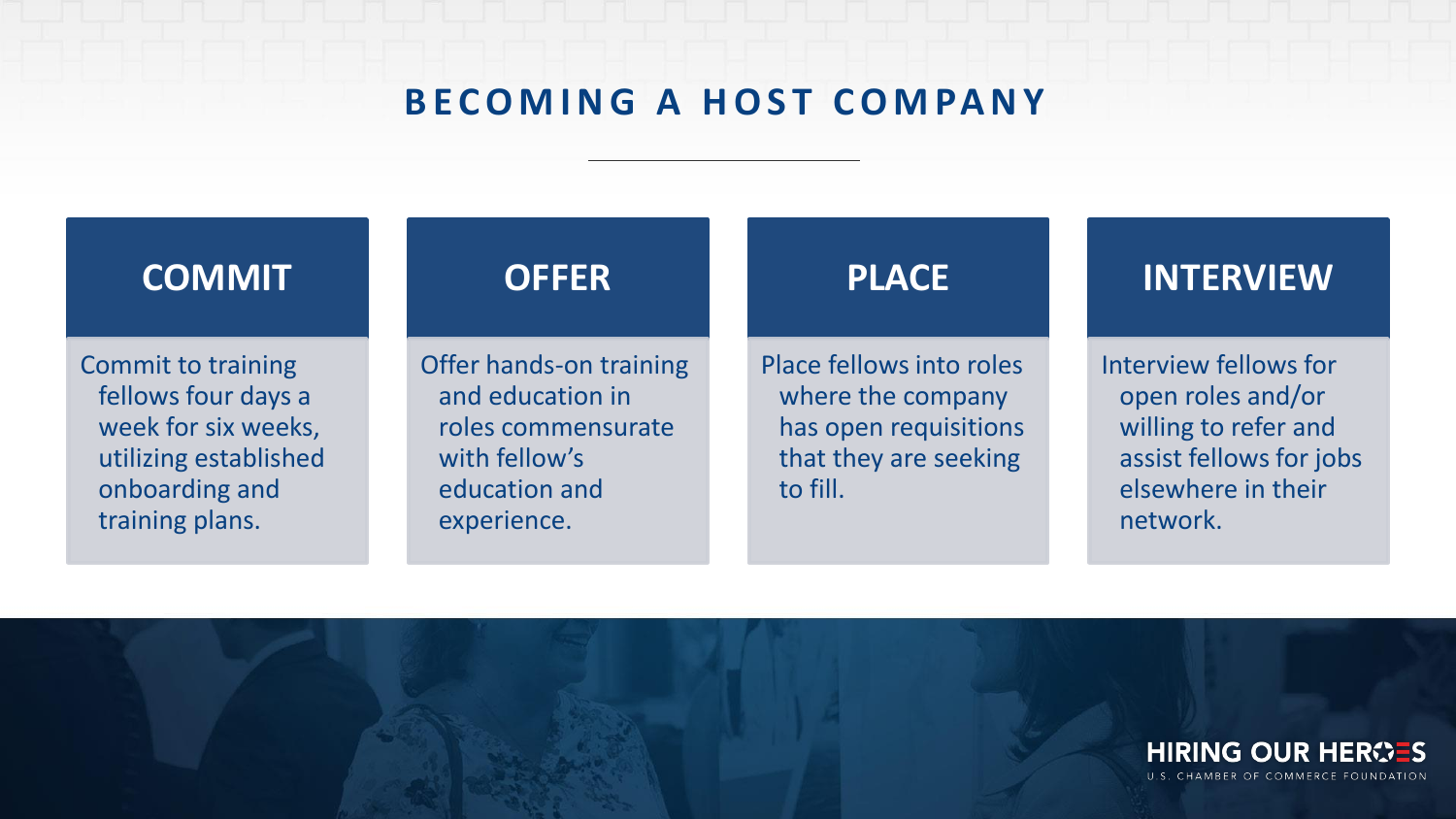**MILITARY SPOUSE** F E L L O W S H I P P R O G R A M

### **H O S T I N G A F E L L O W**

- Provide **mentors willing to share their experience**  and knowledge
- Supervise each fellow's work and **provide appropriate feedback**
- Expose fellows to different parts of the company and the ability to **work in team environments**
- **Collaborate with MSFP staff** to ensure success of each fellow
- **Challenge fellows with projects** that allow fellows to build skill sets and demonstrate their value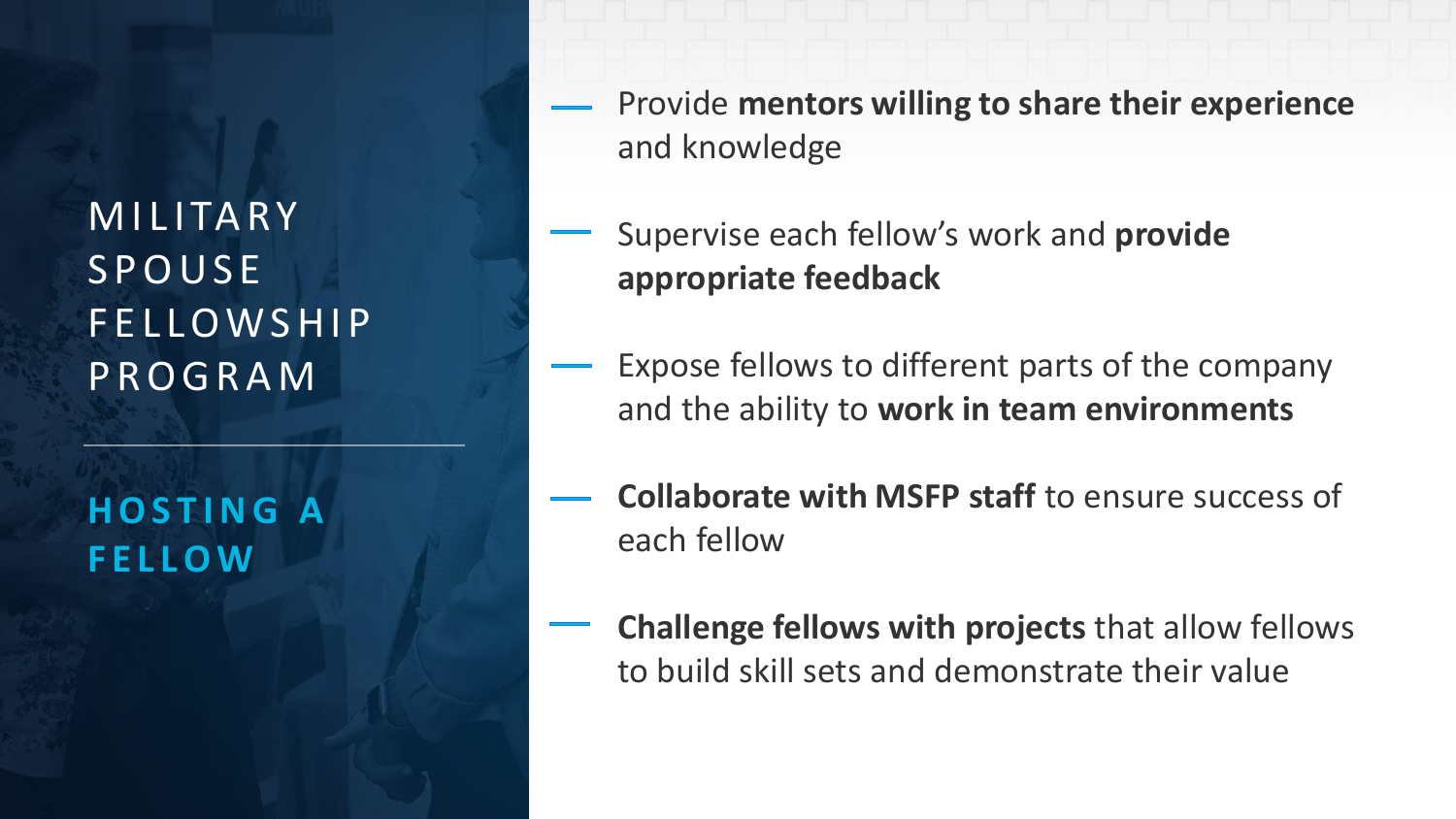# **MILITARY SPOUSE** F E L LOWSHIP P R O G R A M

Hiring Our Heroes is a nonprofit, nationwide initiative to help veterans, transitioning service members, and military spouses find meaningful employment opportunities.

### P R O G R A M S & E V E N T S

- Fellowships
- Career Summits
- Military Spouse Programs
	- Hiring Fairs
- Digital Tools
	- Special Events and Programs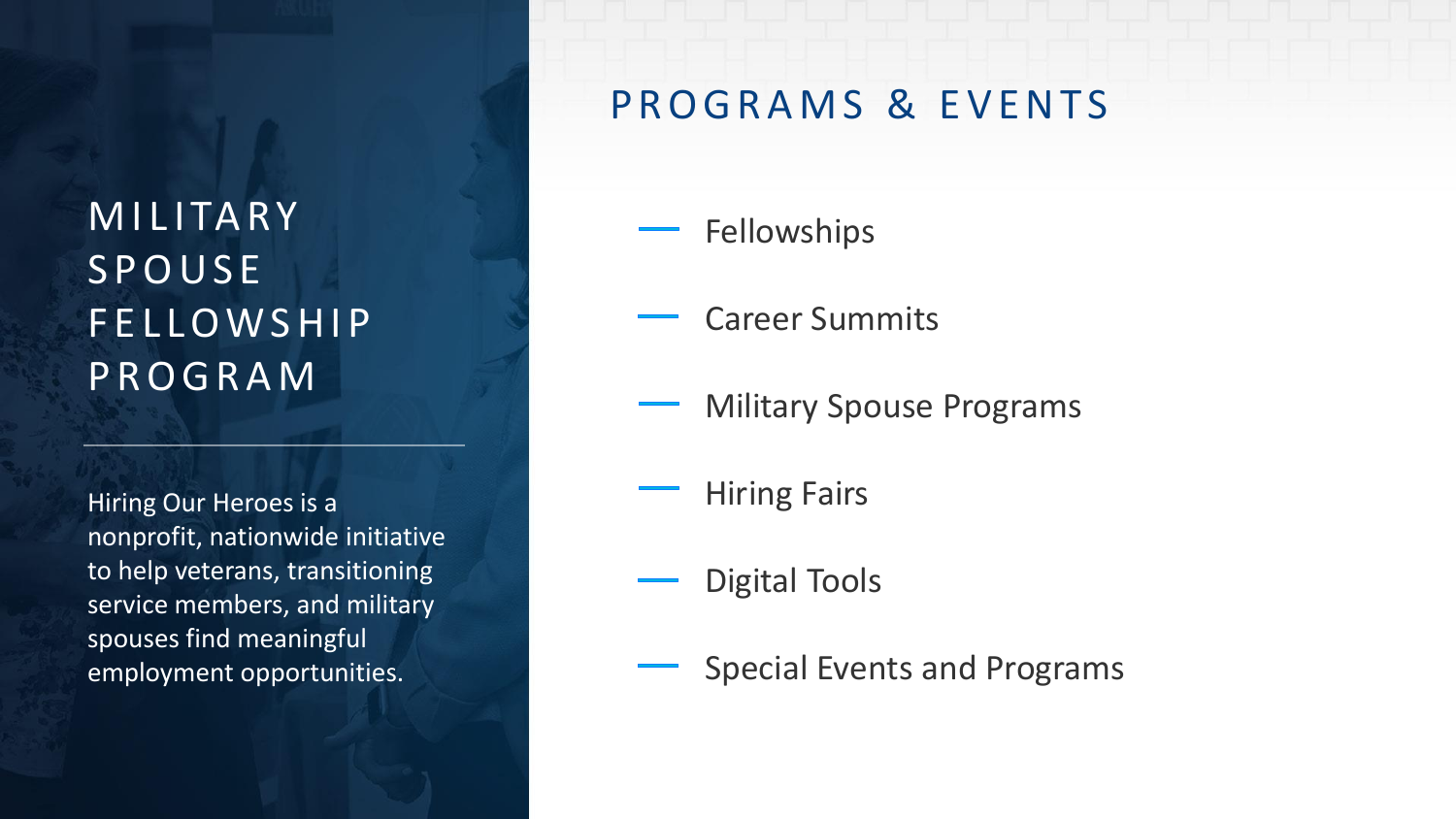### **P R O G R A M S P O N S O R S**